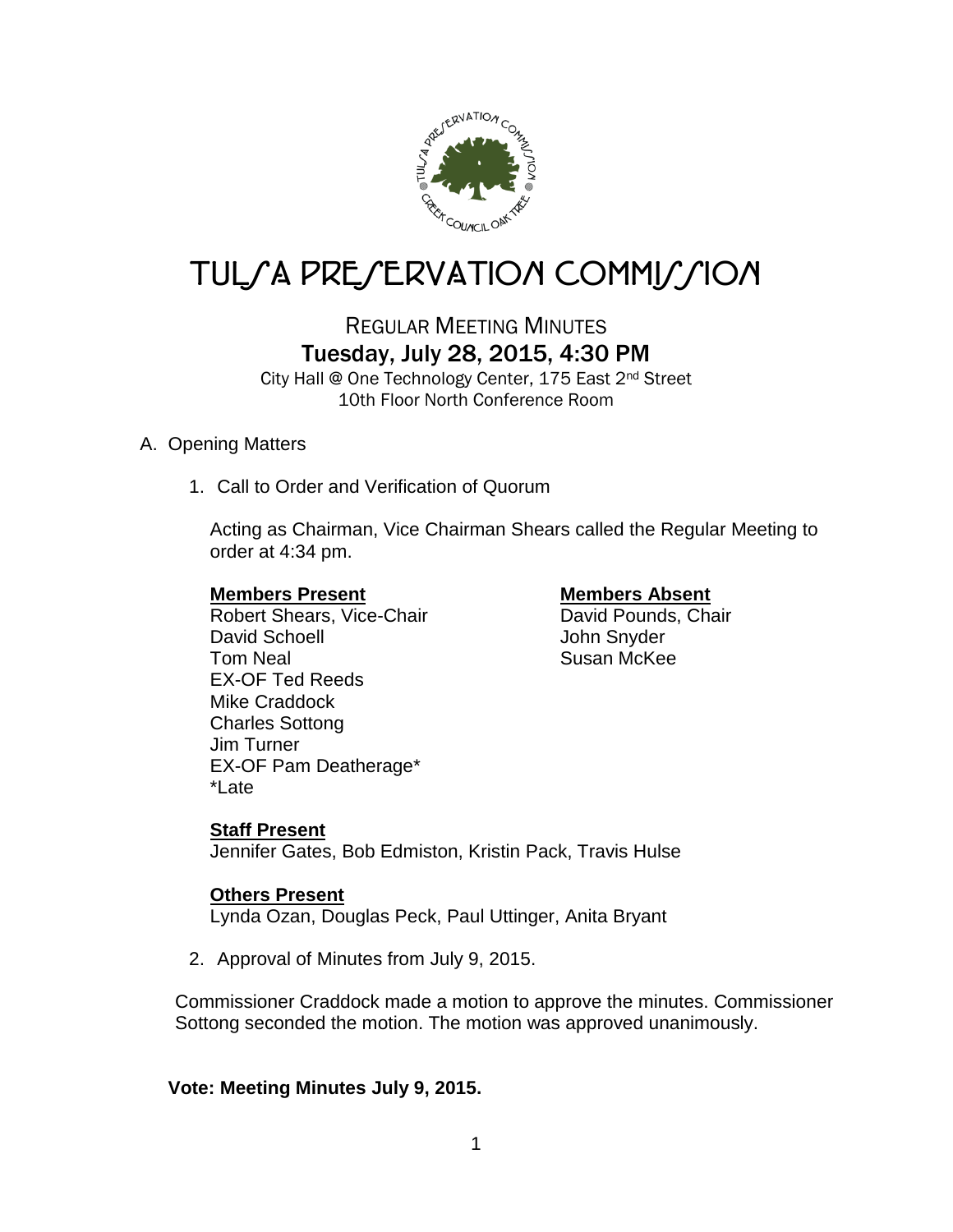# **In Favor Opposed Abstaining Not Present**

- 
- 
- 
- 4. Neal
- 5. Sottong
- 6. Turner
	- 4. Disclosure of Conflicts of Interest None
- B. Actionable Items
	- 1. **Review of National Register Nomination, Belmont Apartments** 1314 South Denver Avenue Paul Uttinger, AIA

Paul Uttinger presented the National Register Nomination for Belmont Apartments by PowerPoint presentation, and the owner of the property, Anita Bryant, was present. A copy of the PowerPoint presentation was retained by Historic Preservation Staff.

Commissioner Shears asked the owner what was preserved during the remodel. The owner stated everything left in the building was preserved including flooring, fireplace mantels, hardware, original windows, doors, and so on. The owner stated she did not know it would qualify for the National Register of Historic Places until they talked to the Oklahoma State Preservation Office. Commissioner Reeds asked the owner if she applied for State and Federal Historic Preservation Tax Credits. She answered yes.

Commissioner Neal made a motion to the property eligible for the National Register. Commissioner Turner seconded the motion. The motion was approved unanimously.

### **Vote: National Register Nomination, Belmont Apartments**

| <u>In Favor</u> | <b>Opposed</b> | <b>Abstaining</b> | <b>Not Present</b> |
|-----------------|----------------|-------------------|--------------------|
| 1. Shears       |                |                   | Pounds             |
| 2. Schoell      |                |                   | McKee              |
| 3. Craddock     |                |                   | Snyder             |
| 4. Neal         |                |                   |                    |
| 5 Sottona       |                |                   |                    |

- 5. Sottong 6. Turner
- 2. **COA-15-33 / 657 N. Cheyenne Ave.** (Brady Heights)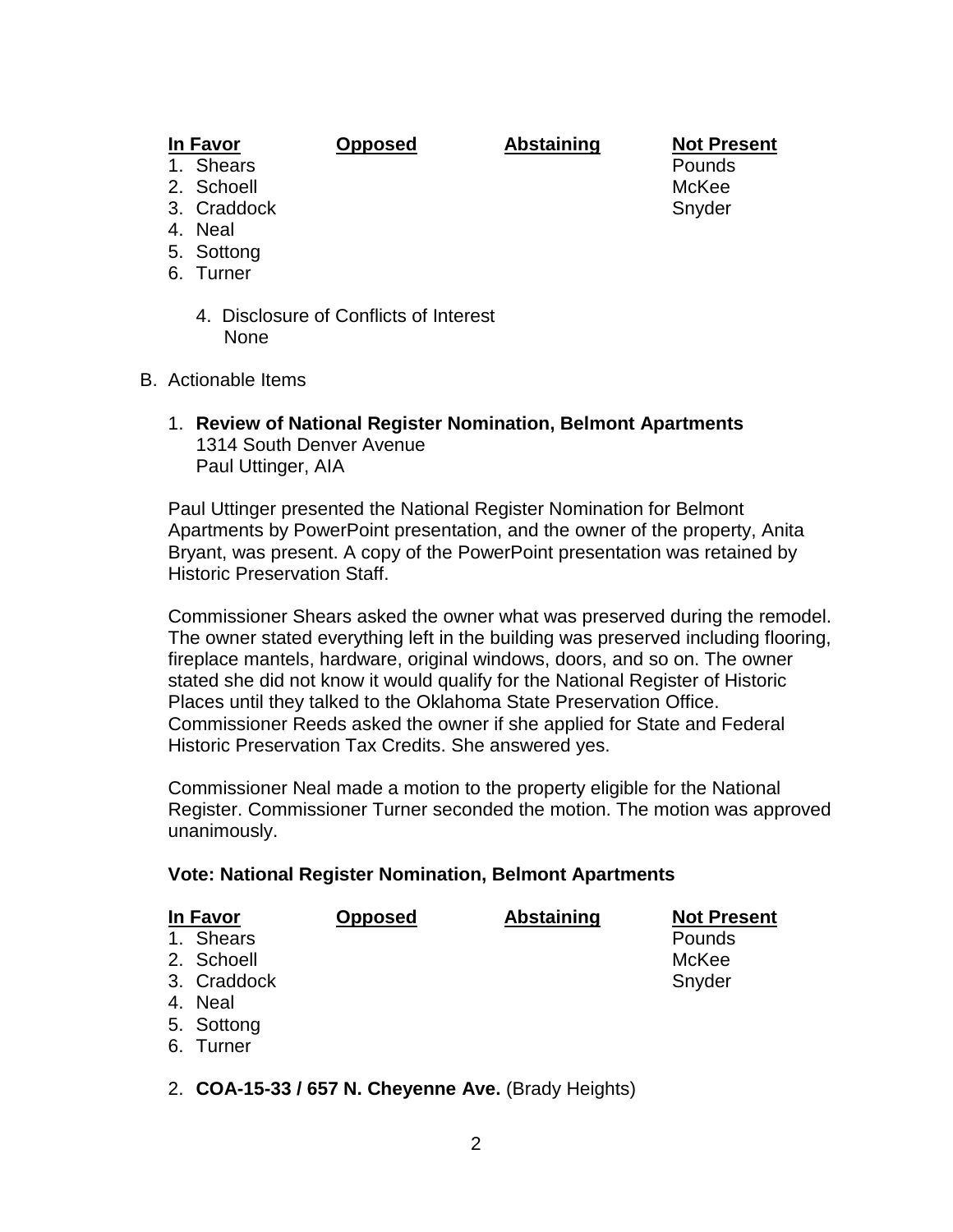Applicant: Douglas Peck *COA Subcommittee Review Date: None*

Request:

1. Construct picket fence in front yard according to site plan submitted

Staff presented the application to the Commission and the applicant, Douglas Peck, was present at the meeting.

Commissioner Reeds asked the applicant if the fence posts are still in good condition. The applicant replied no since the posts were not pressure treated, they rotted over time. Commissioner Neal asked the Commission if the guidelines restrict post materials for fences. Staff read the guidelines. The applicant stated the pickets will be spaced 1 in.to 1  $\frac{1}{2}$  in. Commissioner Turner asked the applicant if the posts are wood. The applicant replied the posts are 4 in. by 4 in. wood posts cemented into the ground.

Commissioner Craddock made a motion to approve the application. Commissioner Neal seconded the motion. The motion was approved unanimously. Guidelines cited: G.1.3, G.1.4.

## **Vote: 657 N. Cheyenne Ave. (Brady Heights)**

| In Favor                                        | <b>Opposed</b> | <b>Abstaining</b> | <b>Not Present</b> |
|-------------------------------------------------|----------------|-------------------|--------------------|
| 1. Shears                                       |                |                   | Pounds             |
| 2. Schoell                                      |                |                   | McKee              |
| 3. Craddock                                     |                |                   | Snyder             |
| 4. Neal                                         |                |                   |                    |
| 5. Sottong                                      |                |                   |                    |
| 6. Turner                                       |                |                   |                    |
|                                                 |                |                   |                    |
| 3. COA-15-36 / 1748 S. Yorktown Ave. (Yorktown) |                |                   |                    |

# 3. **COA-15-36 / 1748 S. Yorktown Ave.** (Yorktown) Applicant: Calum Raffle

 *COA Subcommittee Review Date: None* Requests:

1. Replace non-original door with Craftsman door submitted *Work completed without a Certificate of Appropriateness*

Staff presented the application to the Commission and the applicant, Calum Raffle, was absent. Staff stated the applicant recently moved into the Yorktown Historic District and was unaware of the Historic Preservation Zoning requirements, and the applicant's wife designed the door. Staff stated they reached out to the applicant after the door was already installed and explained the Certificate of Appropriateness process with the owner. Staff stated there was miscommunication when he could attend a Preservation Commission regular meeting, and he could attend the regular meeting on August 25, 2015.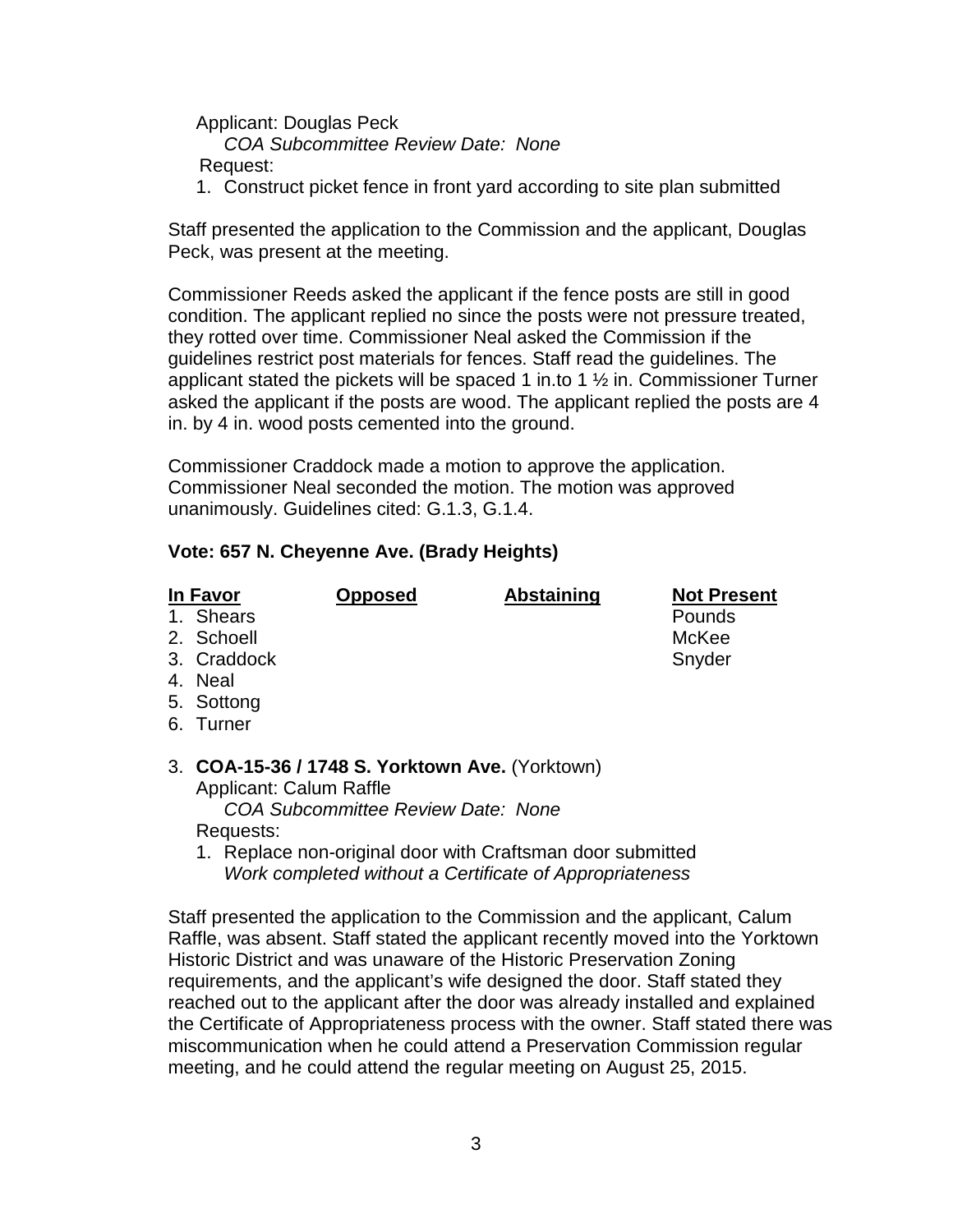Commissioner Neal stated when work in completed with a Certificate of Appropriateness, it pressures the Preservation Commission since the work is already completed and requested more information if the Commission does not approve the request. Commissioner Neal stated the previous door was probably the original but the historic glass was changed to the decorative glass. Commissioner Craddock suggested continuing the application with a request for more information where the previous door is located. The Commission agreed to continue the application until the owner can be present to discuss why the door was changed, and where the previous door is located.

Commissioner Neal made a motion to continue the application until the owner is present to provide further information. Commissioner Turner seconded the motion. The motion was approved unanimously. Guidelines cited: A.3.1, A.3.2, A.3.3, A.3.8, A.3.4, A.3.5.

**Vote:** 1748 S. Yorktown Ave. **(Yorktown)**

| In Favor    | <b>Opposed</b> | <b>Abstaining</b> | <b>Not Present</b> |
|-------------|----------------|-------------------|--------------------|
| 1. Shears   |                |                   | Pounds             |
| 2. Schoell  |                |                   | McKee              |
| 3. Craddock |                |                   | Snyder             |
| 4. Neal     |                |                   |                    |
| 5. Sottong  |                |                   |                    |

6. Turner

### 4. **Historic Preservation Applications**

Staff presented the Certificate of Appropriateness Application and the Historic Preservation Zoning Application. Staff stated they added the "Staff Use Only" box, the Acknowledgement of Responsibility Section, and merged the former Certificate of Appropriateness Application and New Construction Application.

The Commission suggested minor edits in Acknowledgement of Responsibility Section on both applications. The Commission requested "Planning Department" be changed to "Historic Preservation Staff". Commissioner Turner and Reeds requested architectural rendering be added as a requirement for new construction. The Commission agreed to add architectural renderings to the submittal list as an option and be strongly encouraged.

Commissioner Turner asked Staff why they would want to require the applicant and the owner to sign. Staff responded the owner is acknowledging the applicant is making decisions for them. Staff stated if the application is approved, staff can correspond with both the owner and applicant. The application will provide owner and applicant addresses, so COAs be sent to both applicant and owner. This will prevent confusion in the future when the owner or applicant applies for a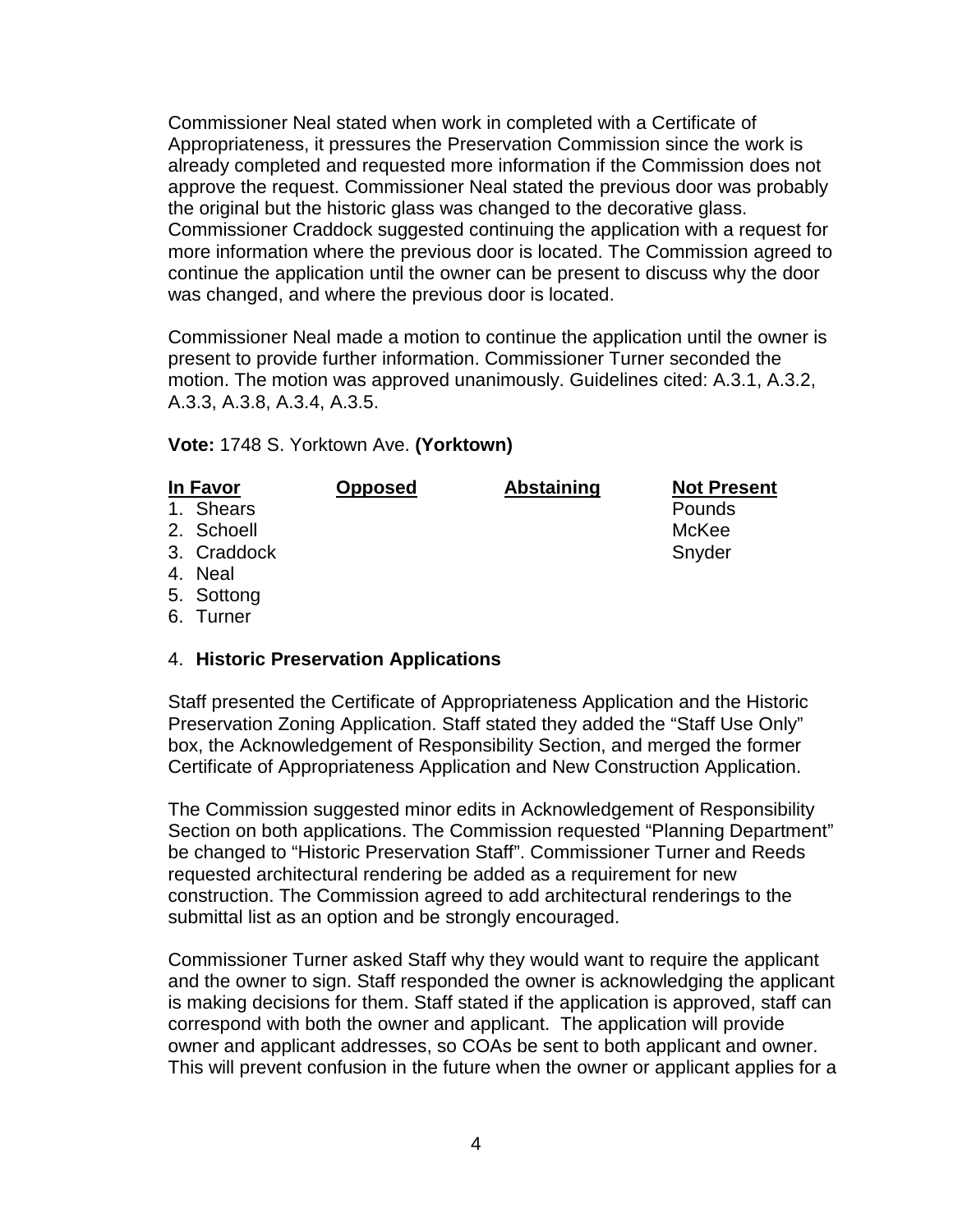permit and only one received it. Staff asked if the proposed application is missing anything from previous applications. Commissioner Turner replied no.

Commissioner Craddock made a motion to approve the Certificate of Appropriateness Application and the Historic Preservation Zoning Application. Commissioner Sottong seconded the motion. The motion was approved unanimously.

**Vote:** Certificate of Appropriateness Application and Historic Preservation Zoning Application

| In Favor  | <b>Opposed</b> | <b>Abstaining</b> | <b>Not Pre</b> |
|-----------|----------------|-------------------|----------------|
| 1. Shears |                |                   | Pounds         |

**Copposed Abstaining Not Present** 

2. Schoell McKee

- 3. Craddock Snyder
- 4. Neal
- 5. Sottong
- 6. Turner

# 5. **Window Repair and Replacement Guide & Application**

Staff presented the comments for the Window Repair and Replacement Guide and Application from Commissioners since the last regular meeting. Commissioner Turner stated an applicant researching his/her own house to find pictorial evidence would be too difficult for a window replacement and suggested listing it as a resource. Commissioner Schoell stated house research would fall under Section B Repair or Replace Evaluation Steps. Commissioner Turner recommended using a general statement to research for pictorial evidence.

Commissioner Turner noted the Commission has discussed energy audits in the past and stated some of houses have no insulation in the walls and attics or have air infiltration, and he recommended removing energy audits. Commissioner Schoell stated he does not see property owners paying for energy audits and reading the audit. Commissioner Reeds noted window manufacturers sell energy as a reason for window replacement.

Commissioner Turner stated he likes the window survey requirement and the list of online resources. Commissioner Turner stated the Commission needed to address the safety issue as a reason for window replacement.

Staff referred to comment stating applicants know the condition of their windows, and some applicants do not want to restore their windows. Commissioner Turner stated he does not believe the Commission should advocate restoration over replacement. Commissioner Neal disagreed and stated the guidelines indicate restoration. Commissioner Turner stated if an applicant presents an application for